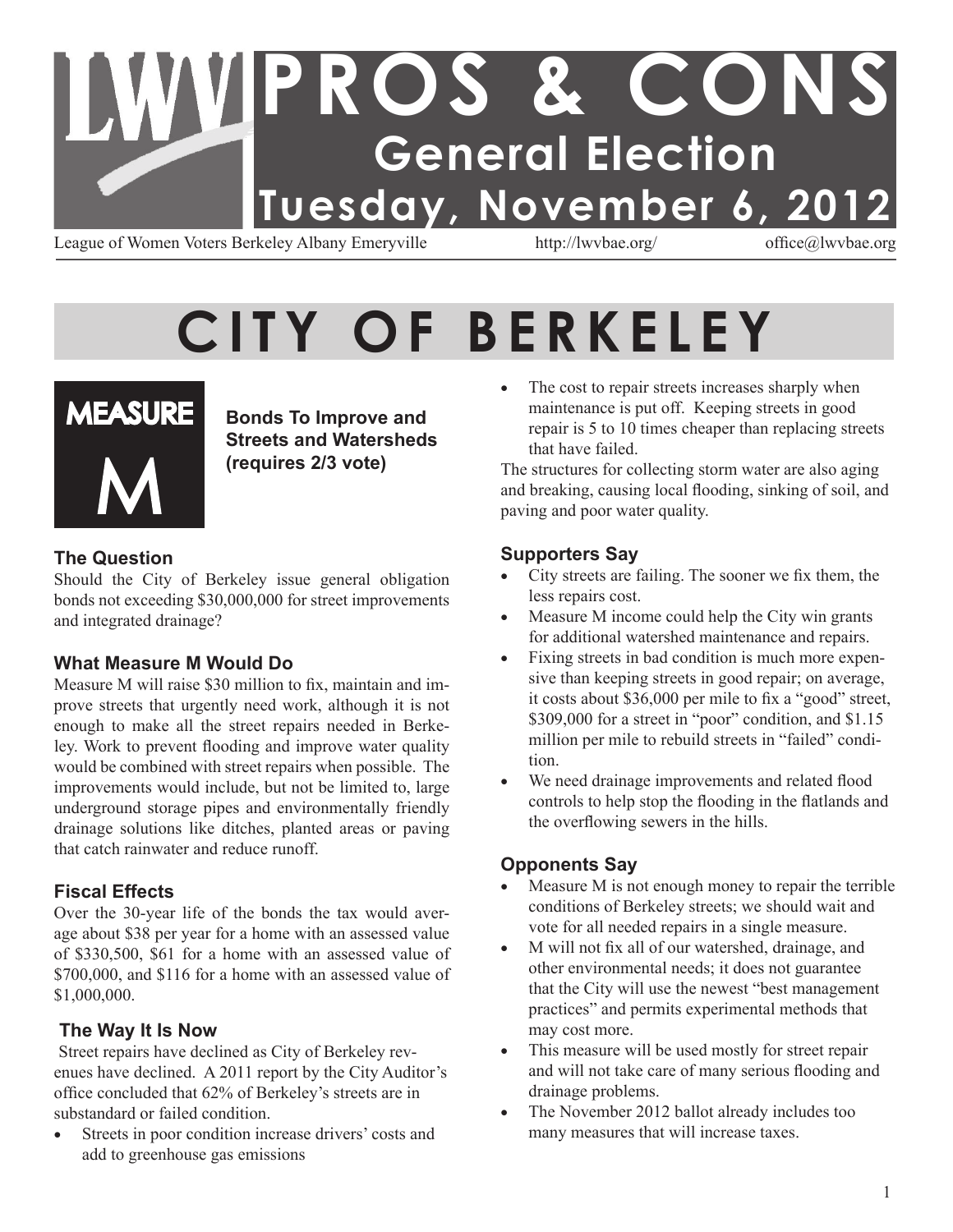

**Bonds for Pools and Their Facilities (requires 2/3 vote)**

#### **The Question**

Should the City of Berkeley issue general obligation bonds not exceeding \$19,400,000 to replace and renovate the Warm Water and Willard pools and facilities, and renovate the existing West Campus and King pools and facilities?

#### **What Measure N Would Do**

Measure N proposes that the City of Berkeley issue \$19.4 million in bonds to construct replacements for the Warm Water pool and Willard Middle School pool and repair, renovate, or replace the locker rooms and other facilities for the Warm Water, Willard, West Campus, and King Middle School pools, following the 2009 Pools Master Plan. If voters approve Measure N, the bonds will not be purchased unless Measure O also passes. O is a special tax measure to maintain and staff the two new pool facilities. The Berkeley Unified School District would lease the land for the pools to the City for little or no rent and would pay the same user fees to the City as other users.

#### **Fiscal Effects**

The Tax Rate Statement filed in conjunction with Measure N estimates that the property tax rate needed to pay off the bonds is \$7.01 per \$100,000 of assessed property value for 30 years or about \$42 per year for a home valued at \$600,000.

#### **The Way It Is Now**

The City closed two of its four pools, on property owned by the Berkeley Unified School District, between 2010 and 2011 because it did not have the money to pay for maintenance and public safety. The Willard Middle School pool, open five months each year on Telegraph Avenue in South Berkeley, provided swimming lessons, family, open, and lap swimming as well as showers for the homeless. The Warm Water Pool, on the Berkeley High School campus, was visited about 13,000 times a year by 300 individual users. Two pools remain open yearround in Berkeley, the West Campus Pool near the west end of University Avenue and the King Middle School Pool on Hopkins Street in North Berkeley, which provide swim lessons, a home base for the Berkeley Barracudas and Berkeley Aquatics Masters swim teams, as well as water exercise, family, open, and lap swimming.

Although Berkeley voters approved \$3.25 million for the renovation of the Warm Water pool in 2000, the City never sold the bonds. In 2009, the Berkeley City Council adopted the Pools Master Plan.

#### **Supporters Say**

- Children, families, and individuals rely on City pools for exercise, recreation, and swim instruction.
- Berkeley residents want all four public pools. In 2010, Berkeley voters almost approved Measure C to renovate all 4 pools.
- We can fix our pools and plan for our city's financial health at the same time.

#### **Opponents Say**

- The City faces a looming insolvency and now is not the time to invest in pools.
- In a recent voter survey of Berkeley residents, pools ranked second to bottom among eleven possible funding areas.
- Pools and swim skills are very important, but there are plenty of pools in our area.



**Bonds to Maintain Pools and Their Facilities (requires 2/3 vote)**

#### **The Question**

Shall a special tax of \$0.00779 per square foot of improvements on land in Berkeley be authorized to fund maintenance and operation of the replacement Warm Water Water and Willard pools, if a bond measure funding construction of those pools is adopted?

#### **What Measure O Would Do**

Measure O is a special property tax, effective July 1, 2013, to provide \$604,000 annually to staff, operate, and maintain facilities and programs at the proposed Willard and Warm Water pools. Measure N, a companion bond measure requiring 2/3 voter approval, provides funds to rebuild the Willard and the Warm Water pools and their facilities and to refurbish existing pool facilities.

As for Measure N, collection of this tax is dependent on two things: 1) the City entering into a lease with the Berkeley Unified School District for the pool facilities, and 2) voter approval of Measure N. If just one of the two measures passes, neither the tax nor the bond funding to build the pools will go forward.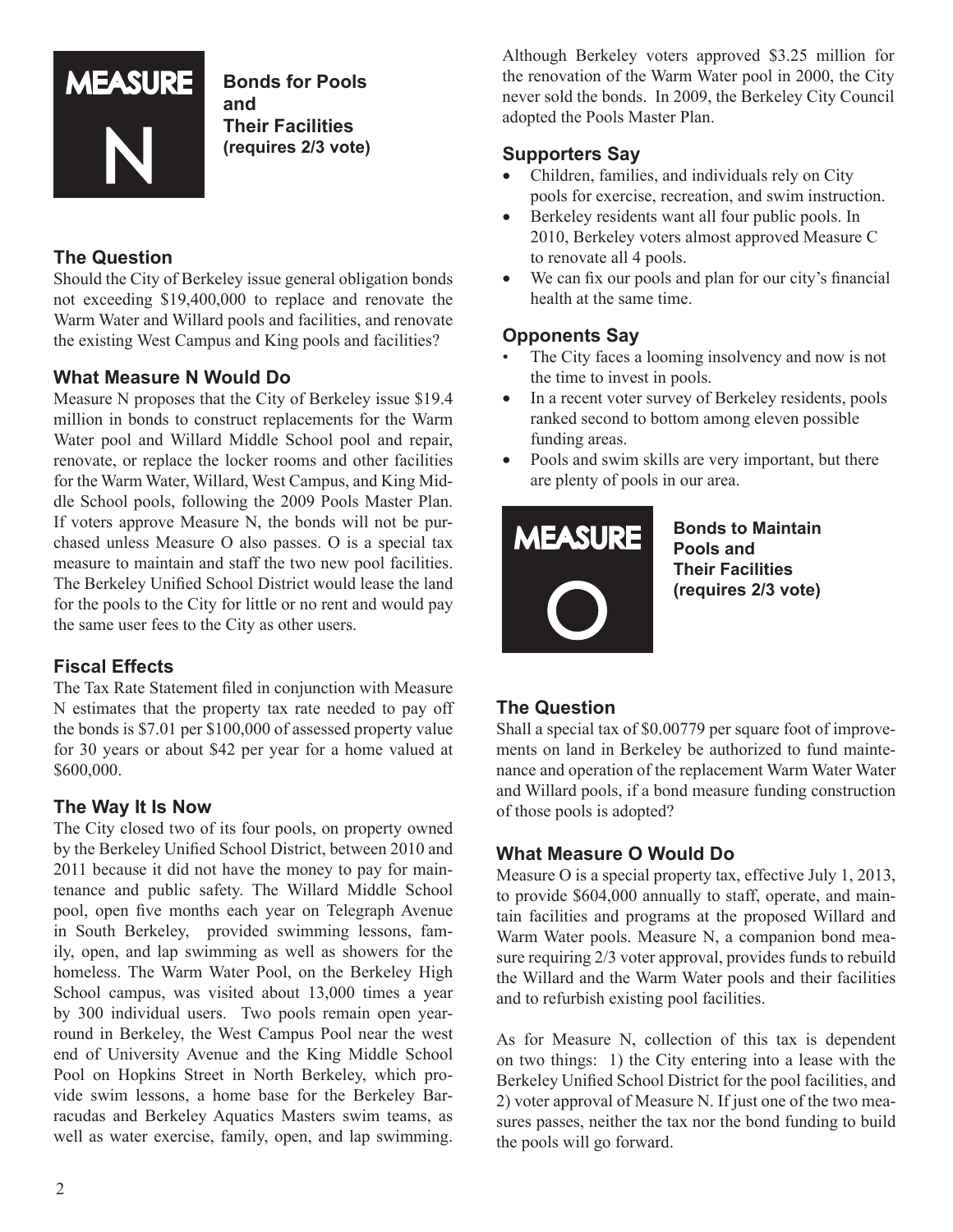#### **Fiscal Effects**

The proposed City special tax is \$00.00779 per square foot, \$9.35 for a 1,200-square-foot home or \$11.69 for a 1,500-square-foot home, and \$77.90 for a 10,000-square foot-building in the fiscal year 2013-2014. This tax is indexed for inflation, so it will increase as the cost of living increases.

#### **The Way It Is Now**

When, between 2010 and 2011, the City closed two of the four pools it maintained on Berkeley Unified School District property because it did not have money for maintenance and public safety investments, it also eliminated the funding to staff, operate, and maintain the facilities and their programs.

#### **Supporters Say**

- Pools provide healthy community-based recreation activities for our children and youth.
- Measure O would maintain and modernize our pools and make them more energy-efficient.

#### **Opponents Say**

- Berkeley has \$1.2 billion in unfunded liabilities and shouldn't add additional tax burdens.
- The City should reduce expenditures like the \$200,000 for employee health club membership to pay for operation and maintenance of our pools.



**Raise the Gann Limit (requires majority vote)**

#### **The Question**

Should the Gann Limit be raised to allow the City to spend taxes previously approved by the voters for park maintance, libraries, emergency medical services, emergency services for severely disabled persons, and fire protection and emergency response and preparedness, for fiscal years 2013 through 2016?

#### **What Measure P Would Do**

P would raise the Gann Limit on the City budget for four years so that the City could spend the special taxes approved by Berkeley voters.

#### **The Way It is Now**

Because voters approved Proposition 13 and Proposition 4 in the 1970's and Proposition 111 in 1990, California's Constitution requires local voter approval every four years of the"Gann Limit." In 2012, the City Council unanimously appoved this appropriation limit for fiscal year 2013 and placed Measure P on the ballot. The City finance staff calculated Berkeley,s Gann Limit based n population growth, inflation, and the transfer of fiscal responsibility from one level of government to another.

#### **Adjustment Shown**

To Fiscal Year 2012 Gann Appropriation Limit

\$158,511,320

Add "Growth Factor" of 1.04787 percent Add Special taxes FY 2013 Gann Appropriation Limit Total

Berkeley may not spend more of its tax revenue than this Gann Limit; Berkeley's proposed 2013 budget does not exceed the Gann Limit.

#### **Fiscal Effects**

Approving the measure does not change your current taxes. It authorizes the City to spend money raised by existing voter-approved taxes.

#### **Supporters Say**

- P must pass to continue city services. It does not raise taxes. Voters have approved these taxes.
- Our population has grown by more than 9%; we must adjust our current taxes so that we can have adequate city services.
	- We need these funds to keep improved emergency medical response and disaster preparedness levels, to keep fire stations open, and to fund libraries, parks, and emergency services for severely disabled people.

#### **Opponents Say**

•

There are no arguments filed against Measure P.

**OCTOBER 22 IS THE LAST DAY TO REGISTER TO VOTE IN THE NOVEMBER 6, 2012 ELECTION**

**<sup>\$198,753,976</sup>**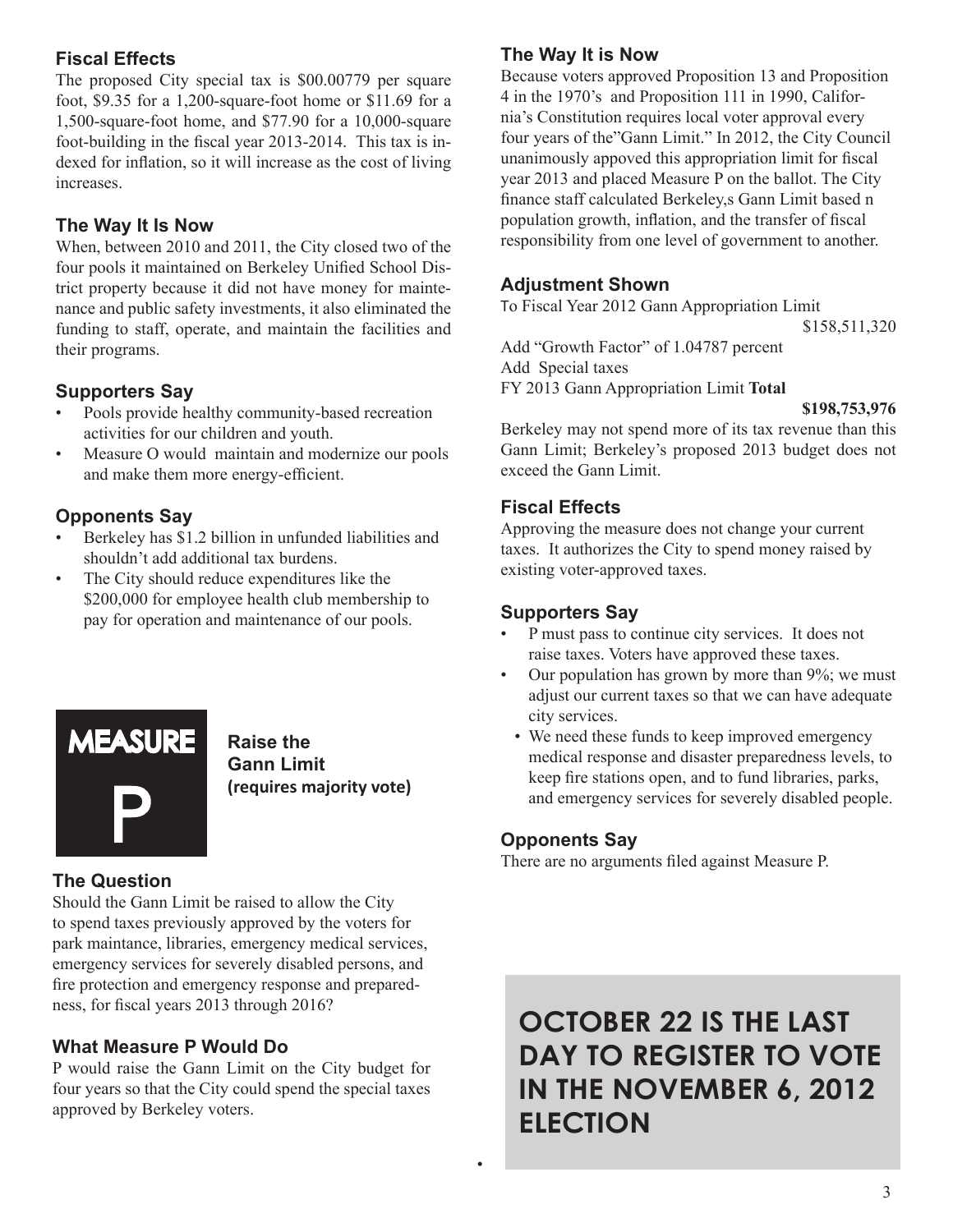

**Amend the Utility Users Tax (requires majority vote)**

#### **The Question**

ShouldtheexistingUtilityUsersTaxberevisedtokeepup-todate with changes in technology and Federal and State laws, keep exemptions for nonprofit educational organizations and hospitals, and add an exemption for low-income taxpayers, and require an annual verification and public report?

#### **What Measure Q Would Do**

Measure Q is mainly a "housekeeping measure" that updates technical descriptions of which telephone and other communications services are covered by the Utility Users Tax so that the City can get as much income as possible from the tax. At the same time, it adds a new Federally required exemption for very low income people. The tax administrator is required to notify suppliers who need to collect the tax and to carry out local and state government rules and regulations. It requires a yearly audit. Exemptions for non-profit educational organizations and hospitals continue.

#### **Fiscal Effects**

Uncertain. Although the measure gives relief to lowincome people, they have to apply for it, so the number who will apply is unknown. Applying the tax to additional communications services could expand the number of people who pay the tax.

#### **The Way It Is Now**

Berkeley's Utility Users Tax (UUT) of 7½% is a charge on telephone communication services. Its technical and legal provisions are out of date. The tax supports police and fire services and helps fund public health and recreation, street and park maintenance, libraries and senior programs. There is an exemption for nonprofit educational organizations and hospitals, but no exemption for very low income people.

#### **Supporters Say**

- Vote for Q to maintain police, fire, and city services.
- Q does not increase the tax rate.
- Q gives tax relief for very low income people and continues the relief for some nonprofits.

#### **Opponents Say**

No argument was filed against this measure.



**Redistricting Charter Amendment (requires majority vote)**

#### **The Question**

Should the Charter of the City of Berkeley be amended so that council district redistricting can be adopted by ordinance, while retaining all the current requirements such as equal populations, geography, and communities of interest?

#### **What Measure R Would Do**

Charter Amendment R removes detailed descriptions of district lines from the Charter, but keeps all the currentstandards or criteria that the City Council must obey to draw the district lines.

After November 2012, R would require the City Council to draw new district lines by December 31, 2013, based on the 2010 census figures. The new district lines will apply in all elections until the 2020 census—when the redistricting process will begin again. R will protect current holders of Council seats from being excluded from their districts by redistricting--as the current Charter does.

#### **The Way It Is Now**

The 2012 election: Charter Amendment R will not apply to this election. The November 2012 election will obey the current Charter and its current descriptions of council districts, which were based on the 2000 U.S. census. Mayor, Auditor, and School Directors are still elected city-wide. The current charter requires that the district lines stay as close as possible to the original 1986 lines, but that the districts must also have as equal populations as possible and take into account topography, geography, cohesiveness, contiguity, integrity, compactness of territory, and communities of interest.

*Who draws the Districts?* In the past two redistricting cycles, the City Council has invited public participation, provided all the necessary census and map data, and set up a process for citizens to draw up and propose plans to the Council. Public hearings on the plans were held. The Council then adopted one of the plans. The Council has not announced any changes in this process. This process was follwed in 2011-2012, but the Council decided not to accept any of the eligible plans.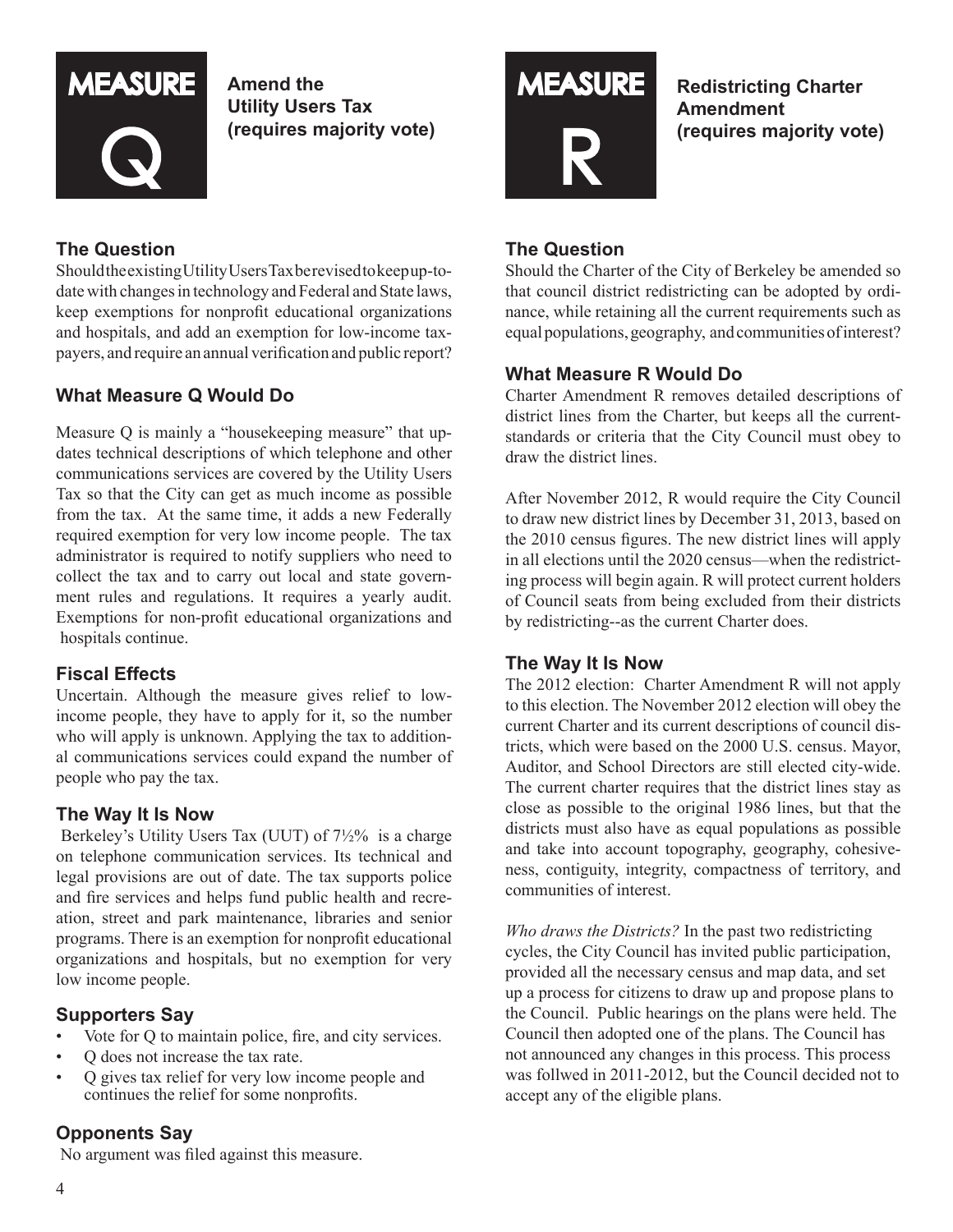In this election, districts will not be equal in population. People have moved and the population has grown to 112,580 people. According to the 2010 U.S. census, the City of Berkeley has almost 10,000 more people than in 2000. Based on the 2010 census information, each of the eight districts should have about 14,000 voters. Instead, all the districts will have fewer or more voters than 14,000-ranging from 993 too few to 2550 too many.

#### **Fiscal Impact**

No significant additional costs to the City.

#### **Supporters Say**

- ● Vote Yes on R. Charter amendment R preserves all the important standards for drawing districts fairly. It makes sense to use an ordinance rather than the Charter to describe the districts, because district lines must be changed every 10 years.
- Inviting the public to draw up competing plans and holding public hearings on the plans would help ensure that the City Council will adopt a fair redistricting plan.
- R and the current Charter give the City Council the final decision; that won't change.

#### **Opponents Say**

- Vote No on R. Incumbents always adopt redistricting plans that help them and their allies get reelected.
- R gives the City Council more power to draw districts; we should keep the lines drawn in the 1986 initiative.
- Courts rarely modify decisions made by a charter city such as Berkeley. Therefore the protection of the existing charter provision should be retained.

#### **Want More Info?**

**For the full texts of all the city and county ballot measures, legal analysis and official arguments for and against, go the website of the Alameda County Registrar of Voters and scroll down to the letter and title of the measure at** *acgov.org/rov/next.htm.*

*SmartVoter.org* **Nonpartisan Election Info Type in your address for comprehensive info about everything on your ballot.**

**EasyVoter Guide at** *www.easyvoter.org* **Info for new and busy voters in many languages.**

# **MEASURE** s

**No Sitting on Commercial Sidewalks (requires majority vote)**

#### **The Question**

Should Berkeley prohibit sitting on sidewalks in commercial districts from 7:00 a.m. to 10:00 p.m.—with a warning before citation, protections for citizen rights, and with exceptions for wheelchair and other uses?

#### **What This Measure Would Do**

Measure S gives Berkeley police the power to tell people sitting on the sidewalk in commercial areas during business hours of 7:00 a.m to 10:00 p.m. that that they may not sit on the sidewalk. If violators do not stand up or move away, the police can cite them for an infraction. Violators would have to pay a \$75 fine or do community service. Violators who repeat the violation within 30 days of the first citation could be charged with an infraction or a misdemeanor and could be jailed. Exceptions: People suffering medical emergencies, in wheelchairs, or sitting on public benches or café chairs or during street festivals or events. M requires the City to adopt rules and procedures so that police do not violate citizen rights under Federal or State law.

Measure S increases enforcement of existing laws and adds a new law limiting sitting on the sidewalk in business areas in an attempt to further reduce problematic street behavior. Before S takes effect on July 1, 2013, the City would do outreach and education with homeless and youth service providers, merchants, community agencies, and City staff, including police.

#### **Fiscal Effects**

Costs or benefits to the City are uncertain.

#### **The Way It Is Now**

As in many cities, mentally ill, addicted, homeless and other people gather in Berkeley's streets and parks. Berkeley has responded by providing shelter, free food and social services on an ongoing basis and as a result of the 2007 Public Commons for Everyone Initiative (PCEI). The \$1 million PCEI program is funded by a twenty-fivecent increase in hourly parking meter fees. Ordinances regulate sleeping on the streets and problem behavior. The Downtown Business District recently taxed itself to make physical improvements on downtown streets in addition to the Berkeley Host Ambassadors program, which aims to make the city more welcoming and safe.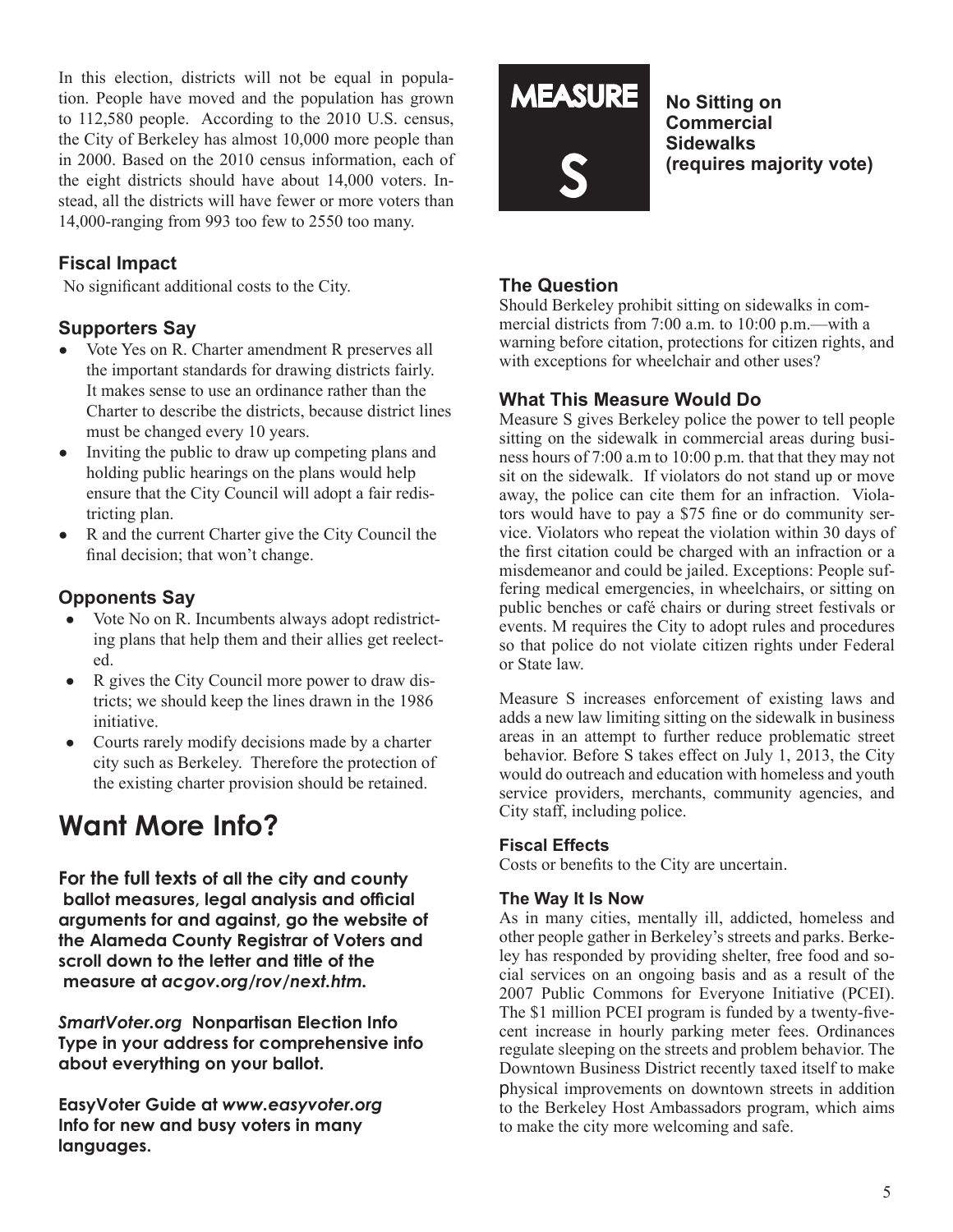#### **Supporters Say**

- Business areas in Berkeley are unwelcoming and unpleasant because groups of people, often with dogs, are sitting on sidewalks.
- Berkeley businesses are struggling and not enough new businesses are opening.
- Berkeley provides lots of support services for people in need and spends \$2.8 million annually on them.
- Similiar laws in Sanat Cruz, Santa Monica, and Seattle have worked; the conditions for businesses have improved.

#### **Opponents Say**

- Anti-sitting laws violate civil rights and civil liberties.
- S criminalizes the innocent activity of sitting in public spaces and punishes homeless people instead of helping them in difficult economic times.
- Berkeley police have the authority to stop people who are threatening others or creating disagreeable or dangerous situations.
- A similiar law in San Francisco has not been effective.



**Amendments to West Berkeley Plan and Zoning Ordinance (requires majority vote)**

#### **The Question**

Should the West Berkeley Plan and the Zoning Ordinance be amended so that up to 6 large sites, each under the same ownership, could be developed during the next 10 years, with a maximum height of 75 feet and with a site-wide average height of 50 feet, and only if community and environmental benefits are provided to West Berkeley?

#### **What Measure T Would Do**

Measure T would permit mixed uses, taller buildings, and potentially more dwelling units on some block-size building sites in West Berkeley. Developers would give significant benefits to the community and additional protections to Aquatic Park, where appropriate. The West Berkeley Plan and Measure T apply to Berkeley between San Pablo Ave. and the freeway. In its first ten years, Measure T could apply to only six large sites; thereafter, T could apply to single block sites owned by single owners since August 1, 2011. Before any applications for these large developments are considered or approved, the City Council will approve specific lists of possible community benefits and Aquatic Park protections. Each proposal would be reviewed, as applicable, by the Planning, Design Review, and Landmark Commissions and the Zoning Adjustment Board and could be appealed to City Council.

#### *Sites Included*

Sites greater than 4 acres or any complete city block under the same ownership since August 2011. No more than six sites will be developed in first 10 years, any eligible site thereafter. Owners choose whether to use this option or current rules.

*Community Benefits and Aquatic Park Protections*

State law does not permit the City to require community benefits, so developers must provide them voluntarily. Consequently, this measure offers developers incentives to take advantage of T.

*How tall?* Maximum building height: 75 feet; average height: 50 feet. Current maximum height is 35 to 45 feet.

*How much floor area?* 3 times the lot area. Current floor area is 1.5-2 times the lot area.

*How dense?* "Mini" housing units could be allowed.

- *Lot area coverage?:* 75% for the buildings; 10% for open space for public. Current coverage in Industrial areas does not require public open space.
- *Off-street parking?* Developers of these sites can apply to reduce parking requirements by up to 50%.

#### **Fiscal Effects**

Unknown

#### **The Way It Is Now**

The West Berkeley Plan and its related zoning changes are a response to the City Council's 2006 request that the Planning Commission make changes to encourage building reuse and expansion and to allow more intensive development on some large sites in West Berkeley. The City announced the plan publicly and held many meetings over the years, following the rules for General and Area Plans, which do not require notifying affected property owners and residents. The City contacted developers and some community groups. Over time, other stakeholder groups became involved, including large site owners, the West Berkeley Artisans and Industrial Companies, and the Multi-Use Residential Group representing residents and small business owners.

#### **Supporters Say**

- Measure T will stimulate growth and bring new jobs where many jobs have been lost. T will bring new kinds of businesses and allow start-ups to stay in Berkeley as they grow.
- Current zoning rules make it hard to have different uses on the same site; T allows a mix of varied uses – arts, housing, biotech, and green industries.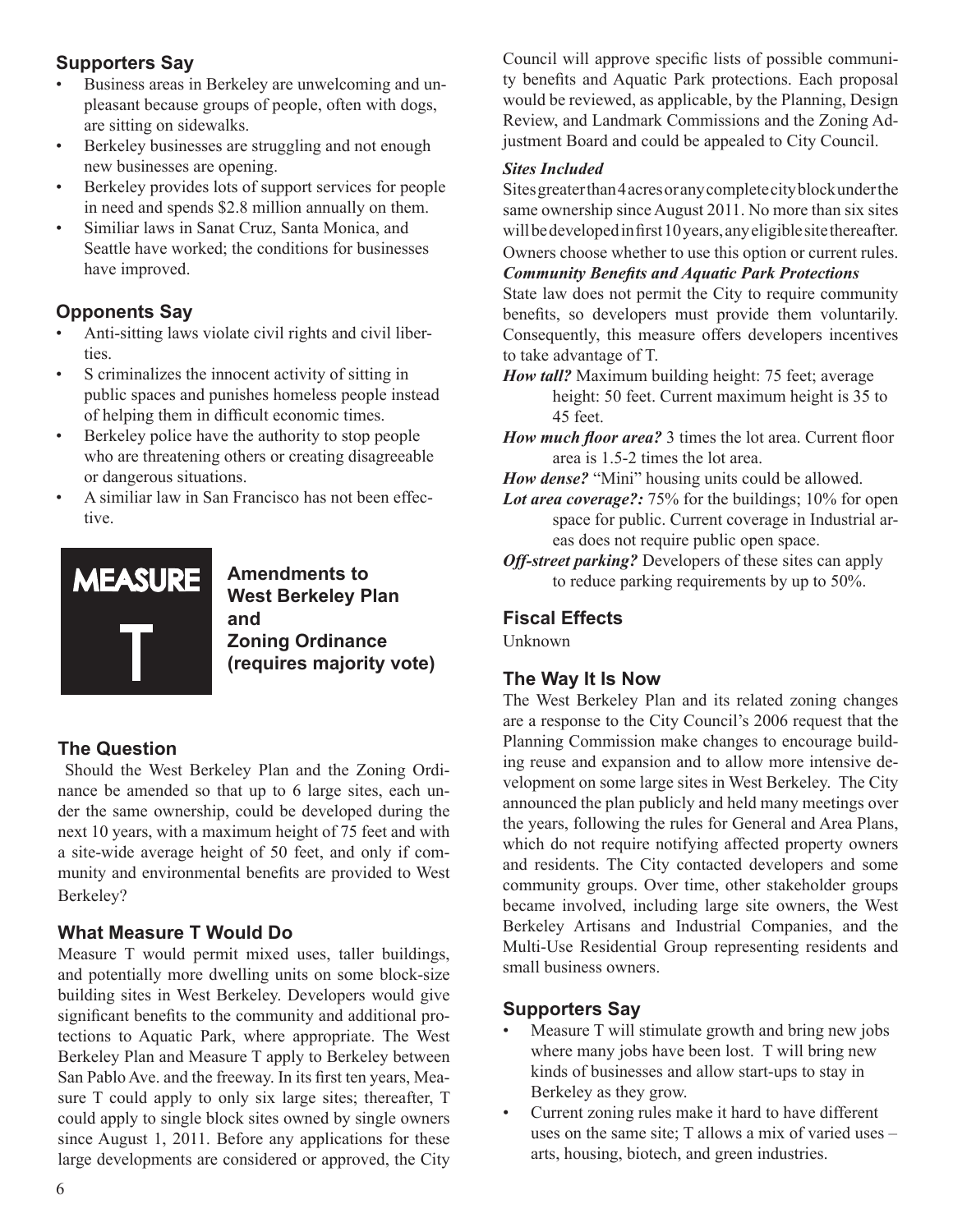T will give us significant community benefits that we could not get any other way—for example, employment and training for residents, shuttle buses, and affordable housing—which will revitalize the economy We can't have growth without some increase in traffic and other concerns cited in the Environmental Impact Report for T, but developers will have to mitigate these impacts to the extent possible.

#### **Opponents Say**

- West Berkeley is our most vibrant neighborhood—a diverse mix in ethnicity, architecture, arts, and busineses. Rising rents will drive out existing jobs and businesses and affect the lives of more than 7000 people who live south of San Pablo.
- Massive 75-foot-tall buildings will dwarf existing modest family homes and artists' live/work units and gentrify the neighborhoods—at the expense of current residents and small businesses.
- The Environmental Impact Report for Measure T pointed to 44 significant and unavoidable detriments—especially traffic gridlock, as well as air pollution, blocked views, and shadowing.
- Measure T betrays Berkeley's commitment to environmental leadership. Council rejected protections for Aquatic Park suggested by the Sierra Club, Citizens for East Shore Parks and the Audubon Society.



"**Sunshine" Initiative (requires majority vote)**

#### **The Question**

Should an ordinance be adopted to expand agenda and meeting requirements for the City's legislative bodies (Council, Rent Stabilization Board and all 36 commissions); increase disclosure requirements for public records; and create a commission with authority to take enforcement action against the City?

#### **What Measure U Would Do**

Initiative Measure U would require the City Council, Rent Stabilization Board, Board of Library Trustees, and Berkeley commissions to make changes in their agendas and meeting procedures and to significantly expand the range of written communications by staff, Council and Commission members that would be open to the public, including some currently considered privileged or proprietary. A Commission would have new powers to enforce its provisions—including taking the City to court at City expense. Most provisions could not be changed without voter approval.

M requires that: all meetings, including short and/or informal committee meetings, be recorded and minutes made available; the amount of time be equal for presentation of both sides of a land use or other issue; meetings must be in or moved to locations big enough to hold all those who appear to speak; and "Lobbyists", defined as anyone paid to influence City policy, register and pay fees.

*Enforcement* A commission would enforce the ordnance. There are several levels of enforcement:

*Early alert system* allows an audience member to call any perceived violation to the immediate attention of the meeting chair for consideration and action. *Public Hearing before the Commission*—allows anyone to file a complaint with the Commission on possible violations. The Commission would report its decision on the issue to the City Council, which could decide how to respond. *Lawsuit Against the City* If the Commission disagreed with the City Council's decision, the Commission could sue or take other legal action against the offending person or body—at City expense.

*Meetings* At public hearings both sides of a controversy would receive equal time to speak. U would also expand public comment from one to three minutes for each speaker. *Public additions to agendas by petition* The public could add an item to a Council or commission agenda by gathering 100 signatures for Council and 50 signatures for commissions.

*Records and Reporting* Generally, the City would have to keep more records and open more records to the public, including reports on regional meetings, personnel files not protected by state or federal law, staff drafts and memos—as well as—after decisions become final—proprietary information in bids, as well as Council closed session decisions and discusions about lawsuits, negotiations, or other topics.

#### **Fiscal Effects**

The cost of the additional requirements is much debated. The City Attorney estimates are between \$1 and \$2 million annually. Any lawsuits would add substantial costs. Some requirements of U could also reduce costs.

#### **The Way Things Are Now**

In 2001, the Council asked staff to write an ordinance to increase citizen access to information. In the following ten years, draft ordinances were discussed, but none adopted. Information about city activities did become more easily accessible through cablecasts and internet streaming of Council and other meetings. Posting of agendas and packets of background information on the City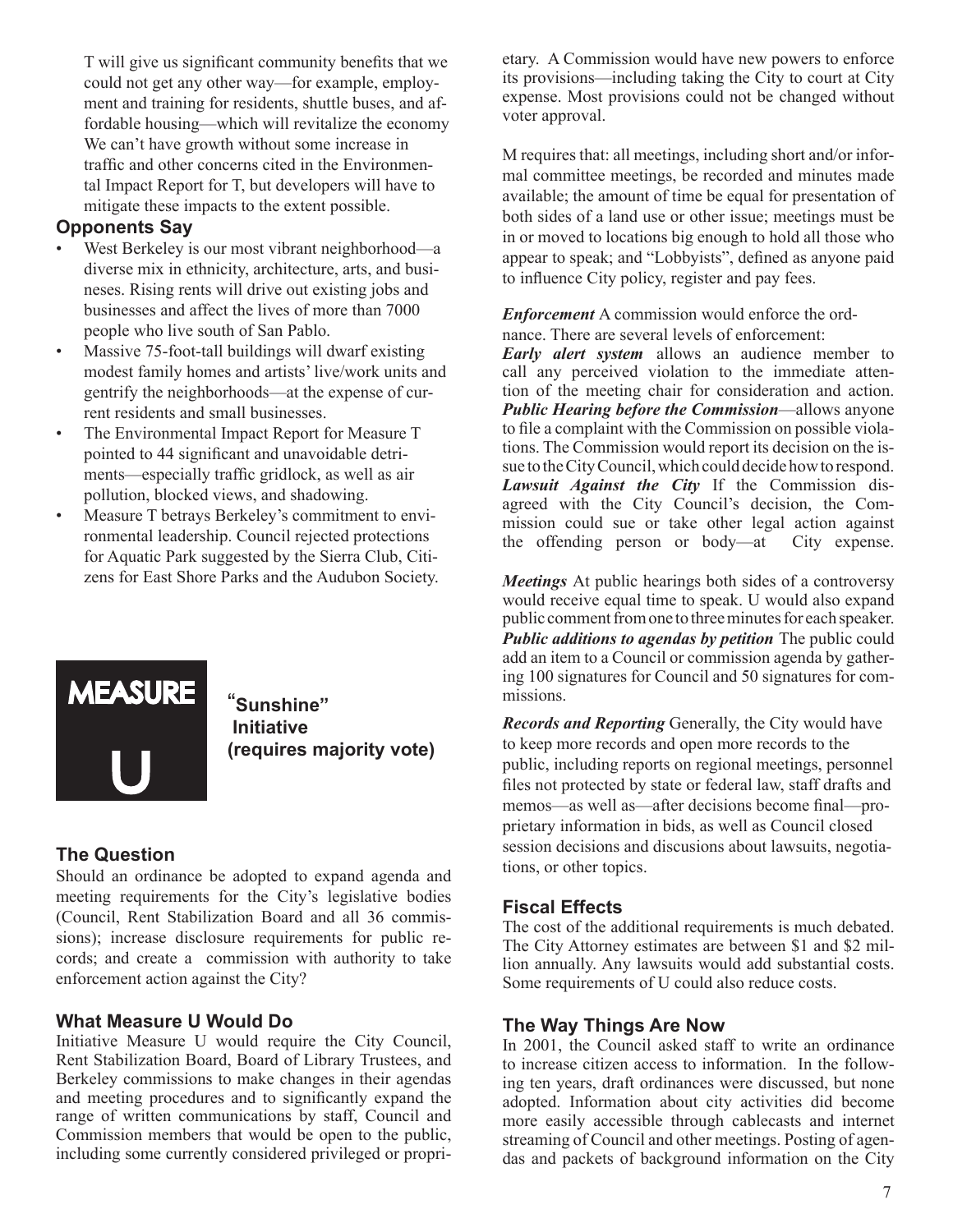website supplemented the posting of public notices and packets. In 2007, at the Mayor's request, a citizens group convened to draft a new proposal which was presented in 2010. Although the Council did not adopt that proposal, in 2011 it passed an Open Government Ordinance which put into effect many of the recommendations in it. Because the Open Government Ordinance had no "enforcement" process and covered a smaller range of communications, the Sunshine citizens group that had drafted the original proposal placed the initiative on the ballot.

#### **Supporters Say**

- Citizens need timely access to the information the Council and staff use to make decisions and the opportunity to comment in public meetings before decisions are made.
- Other cities' "Sunshine" initiatives have failed because they lack enforcement, as the current Berkeley Open Government Ordinance has failed. U has the enforcement necessary to succeed.
- We need fairness in presenting both sides of issues, particularly for land use issues. U would require equal time for both sides in presentation of any issue.
- The City's estimate of \$1-2 million per year is based on speculative and out-of-date information; the estimate includes costs now spent for the Open Government Ordinance. Costs could go down because the new early alert and Commission hearings would prevent lawsuits that might otherwise be brought against the city.

#### **Opponents Say**

- Measure U adds new, complicated, costly recordkeeping requirements for the staff, the Council, and volunteer and elected commissioners. The current Open Government Ordinance protects citizens' right to know. Any needed changes can be proposed to and adopted by the Council.
- Measure U gives an appointed commission unprecedented power over the elected body that appoints it. The City Council is elected by the people and can be removed by the people; it should have the ultimate authority.
- • Voters do not have time to read and fully understand Measure U. At thirty-odd pages it is too long and complex. If provisions create problems, they cannot be changed except by going back to the voters.
- Measure U would be expensive. Cost is estimated at \$1-2 million per year; more if the Commission files lawsuits.

## **MEASURE**



#### **"FACTS"**

**Fiscal Accountability, Clarity, Transparency & Sustainability Initiative (requires majority vote)**

#### **The Question**

Should the City have to publish certified biennial reports of its 20-year financial obligations, including employee retirement benefits, and be forbidden to carry out many financial activities, such as debt financing, until the report is adopted?

#### **What Measure V Would Do**

Measure V would require a report every two years evaluating the City's financial obligations (future expenses and debts) for a 20-year term. This report must be completed and "certified" before the City of Berkeley can take on any further debt; do debt financing or structuring; or impose or increase any new taxes, assessments or fees.

#### **Fiscal Effects**

Uncertain.

#### **The Way It Is Now**

In January 2010 the City Council passed a resolution requiring the City Manager to provide a report that evaluates the City's long-range unfunded obligations, that is, the future debts of the City that the City can not pay at its current income level. Other future expenses were requested as well. The citizens group that had brought the FACTS proposal to Council wanted a longer term than 10 years and an enforcement clause; they gathered signatures to place the FACTS initiative on the ballot. Soon thereafter, on May 29, 2012, the City Council passed a new resolution asking staff to provide reports every two years on the City's expected future expenses. The principal differences between the FACTS initiative and the recent City Council Resolution are the number of years covered by the reports (20 years versus 5 and 10 years) and the enforcement clause, which only appears in the FACTS initiative. Currently, Cuncil can carry out financial transactions even if the report is delayed.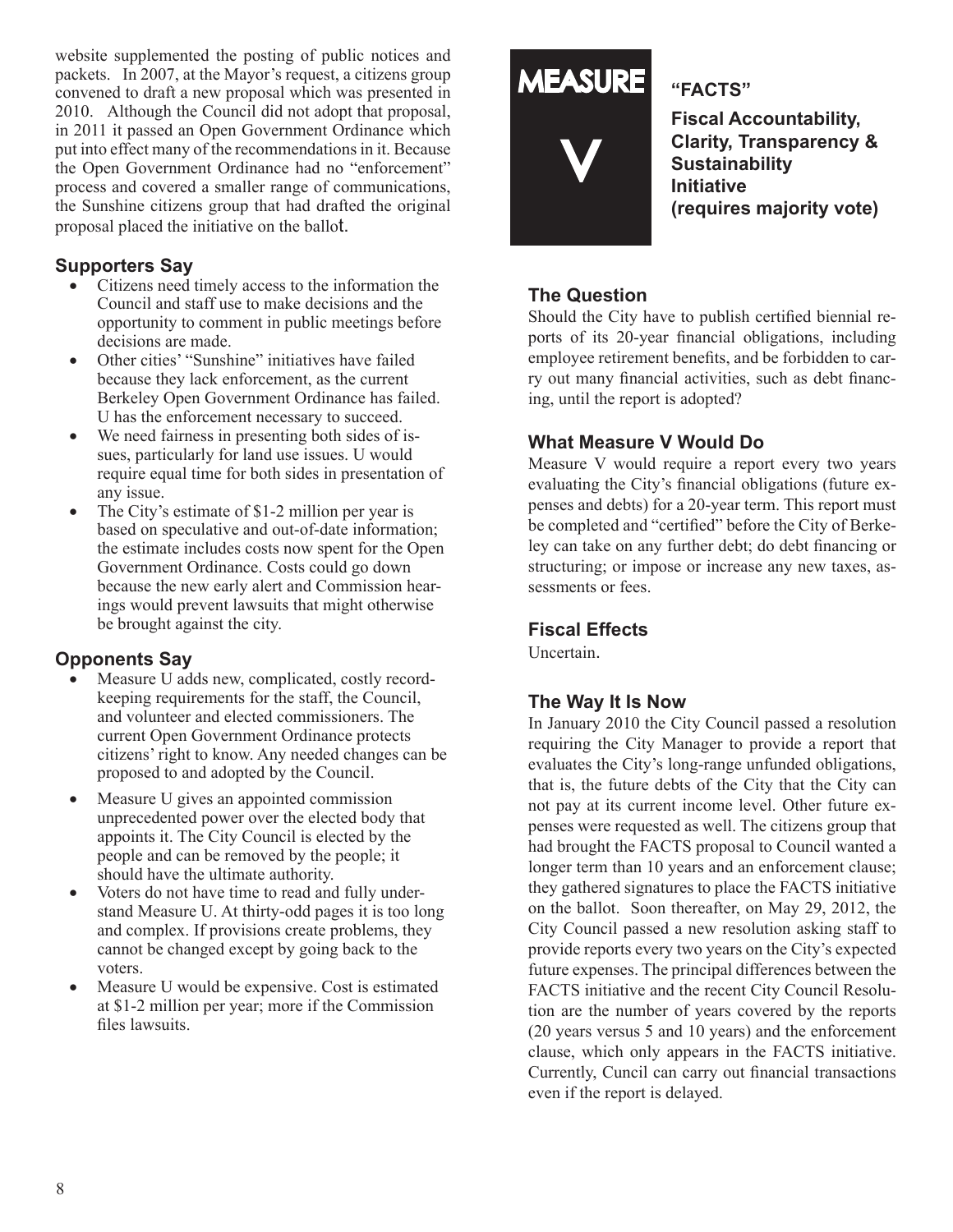#### **Supporters Say**

- Berkeley won't be able to pay its future bills; it has at least \$1.2 billion in unfunded obligations, which will grow if not taken care of properly.
- V will give the City Council and the public a clear picture of Berkeley's long-term financial obligations and a way to plan to manage them.
- The City has given employees too much toward their retirements and neglected safety net services, streets, storm drains, and buildings.

#### **Opponents Say**

- V's enforcement clause creates significant financial risk for the City. If certification is delayed, even if it is not the City's fault, the City would not be able to transact the normal business of debt restructuring or bridging loans—the short term loans the City routinely takes -- at very favorable rates—to give the City cash flow between tax collection periods. V would not allow the City to respond to earthquakes or other emergencies.
- The Council now requires two reports—on infrastructure and on employee and retiree costs—to do sound longer range planning. A 20 year report is just guesswork for the later years, so it would not help practical planning.
- Terms are not defined and could lead to dispute or litigation.

## **Alameda County**



**Parcel Tax for the Zoo (requires 2/3 vote)**

#### **The Question**

Should Alameda County add a \$12 per year parcel tax for residential parcels and \$72 per year for commercial and industrial properties, with low-income senior exemptions, mandatory audits and citizen oversight?

#### **What Measure A1 Would Do**

Measure A1 would add a parcel tax on property in Alameda County. Residential parcels would pay \$12 per year; non-residential parcels would pay \$72 per year. This tax would continue for 25 years.

The money from this measure would be spent to repair existing zoo facilities and to support current programs. In particular, the money would be used to keep the entrance fee low, to support educational programs and to care for the animals. A1 would create a public oversight committee appointed by various elected officials and bodies and the zoo to ensure that the money is used correctly.

#### **Fiscal Effects**

The zoo would get about \$6 million per year from Measure A1 for 25 years.

#### **The Way It Is Now**

The Oakland Zoo has a total budget of approximately \$13 million. The money comes mainly from fees to visit the zoo and from sale of food and gifts at the zoo. Almost 9% of the money comes from public support from the City of Oakland and the East Bay Regional Park District.

Nationally, the average level of public support for municipal zoos is approximately 35% of their operating budgets. The zoo has had support for capital improvements from a variety of bond measures over the years. In the past, Oakland provided more money for the zoo, but has cut funding in recent years. Oakland support includes part of the transient occupancy tax recently approved by Oakland voters.

About 15% of zoo visitors come from Oakland; about 65% come from the rest of Alameda County. The zoo presents educational programs to students from all over the Bay Area. Some come to the zoo; others get visits from the zoomobile. Schools with a large number of poor students get these programs free; other schools pay for the programs. Last year, 47 school districts from 12 counties participated in zoo programs in some way; 16 of the 47 were from Alameda County.

#### **Supporters Say**

• The Oakland Zoo is an important public resource. We should support it and help it maintain its current high standard of care for animals and exceptional educational programs.

#### **Opponents Say**

A1 is presented as a humane animal care measure, but its stealth purpose is to fund—or free up other funds—for a meassive expansion into ecologically rich habitat in Knowland Park near a chaparral plant community with native wildlife.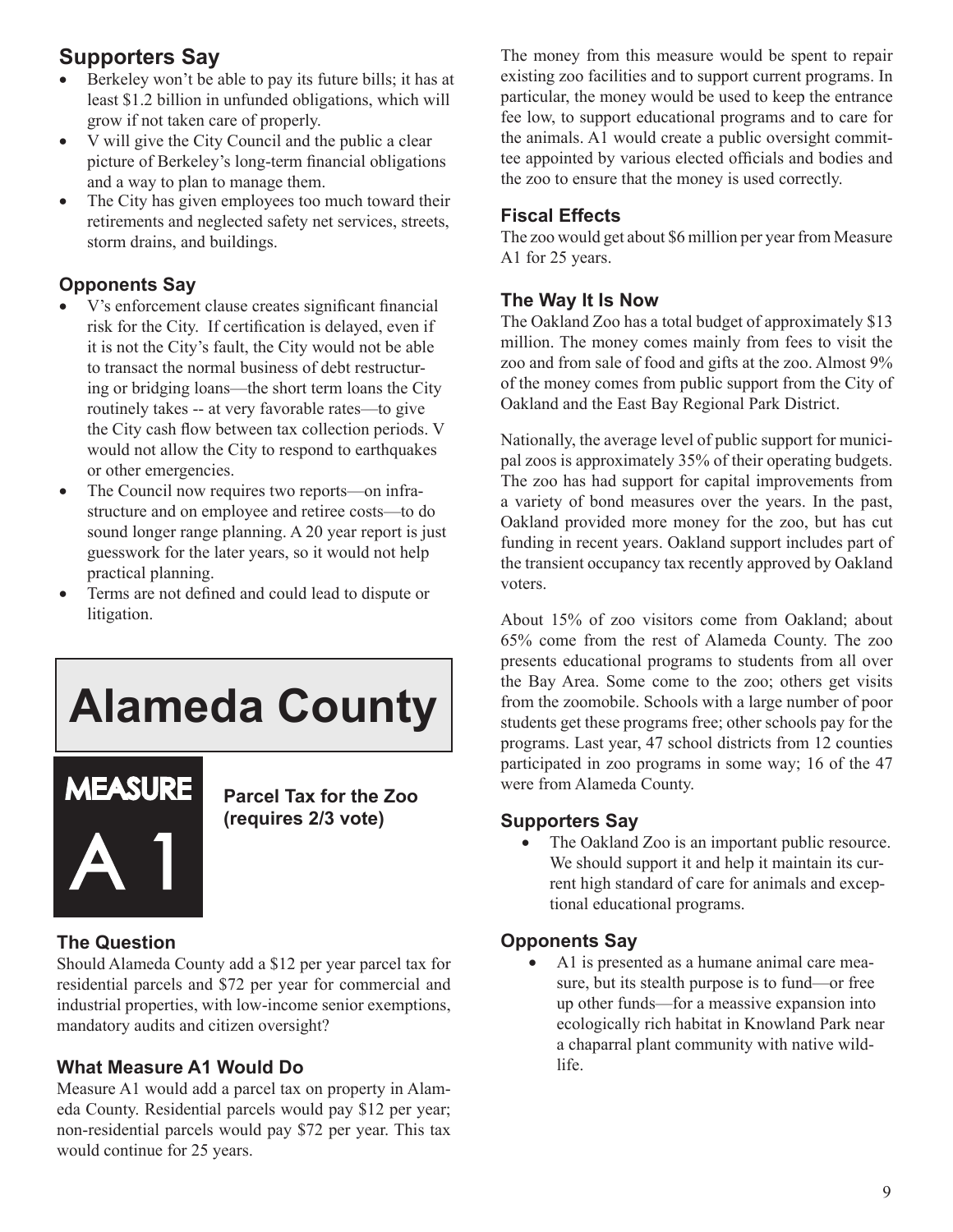

**One-half cent Sales Tax for Transportation (requires a 2/3 vote)**

#### **The Question**

Should the voters of Alameda County approve a 1/2-cent sales tax increase for transportation that will continue "in perpetuity" to help fund transportation projects and programs in the county?

#### **What Measure B1 Would Do**

More than three-fourths of the income from Measure B1 will be dedicated to improving transit, for paratransit, local streets and roads, bicyclists and pedestrians. Less than one-quarter will be spent to improve and extend freeways and highways, encourage transit-oriented development, improve freight transportation, and develop a trial transit pass program for middle and high school students.

Full updates to the spending plans will be voted on at least once by 2043 and every 20 years afterward. If more projects are identified before 2043, the Alameda County Transit Commission can submit a plan earlier for voter approval. A majority vote will be needed to approve the updates.

*A Yes Vote means:* An additional half-percent tax would be added to all taxable purchases in Alameda County.

*A No Vote means:* The current ½ cent sales tax will expire in 2022.

#### **Fiscal Effects**

If B1 is approved, people shopping in Alameda County would pay the current ½-cent sales tax and an additional ½-cent tax. The resulting 1-cent tax would continue forever or until an initiative is put on the ballot to end the tax. Between 2013 and 2043 the tax would raise almost \$7.8 billion for transportation. The state will not be able to take any money from the tax.

#### **The Way It Is Now**

In 1986 and 2000 Alameda County voters approved Measure B, a  $1/2$ - cent sales tax for transportation that will expire in 2022. The funds are managed by the Alameda County Transportation Commission (ACTC). The tax has funded improvements for transit, streets and roads, highways and freeways, and bicyclists and pedestrians. In recent years, state and federal funding has been cut and the economic downturn has reduced tax revenues. As a result, transit services have been cut, fares have increased, and local streets and roads have deteriorated because maintenance has been delayed. However, most capital projects under Measure B have been completed ahead of schedule.

#### **Supporters Say**

We need permanent transportation sales taxes so we can maintain and upgrade our transportation infrastructure and services now and in the future.

This sales tax measure would:

- Return many bus services to 2009 levels.
- Nearly double funding for paratransit to serve seniors and people with disabilities.
- Repair overpasses, bridges, and elevated freeways for earthquake safety.
- Prevent further deterioration in many local streets and roads.
- Expand lanes, trails, and walkways and improve safety for walkers and bicyclists.
- Develop and, if successful, expand a transit pass program for local middle and high school students that would reduce car trips, harmful pollution near schools and teach young people to use transit.
- A public oversight committee will make sure that spending follows the plan.

#### **Opponents Say**

Sales taxes are unfair because low-income households pay more of their income in sales taxes than higher-income households.

Measure B1 would:

- Extend the sales tax forever without giving voters any chance to vote to support or oppose it
- Provide too little money to expand bus transit as our population grows or to repair most local streets and roads.
- Build new highway lanes that would increase car travel and the greenhouse gas emissions that worsen climate change.
- Encourage cities to develop high density, mixed-use developments near transit centers. Cities that do not comply could fail to receive some Measure B funds to develop new transit services even though their residents would still be paying the sales tax.
- **Not** relieve rush-hour traffic on most highways in the County.
- **Not** give voters clear, detailed proposals so they could judge whether their transportation needs will be met and whether the plans are cost-effective.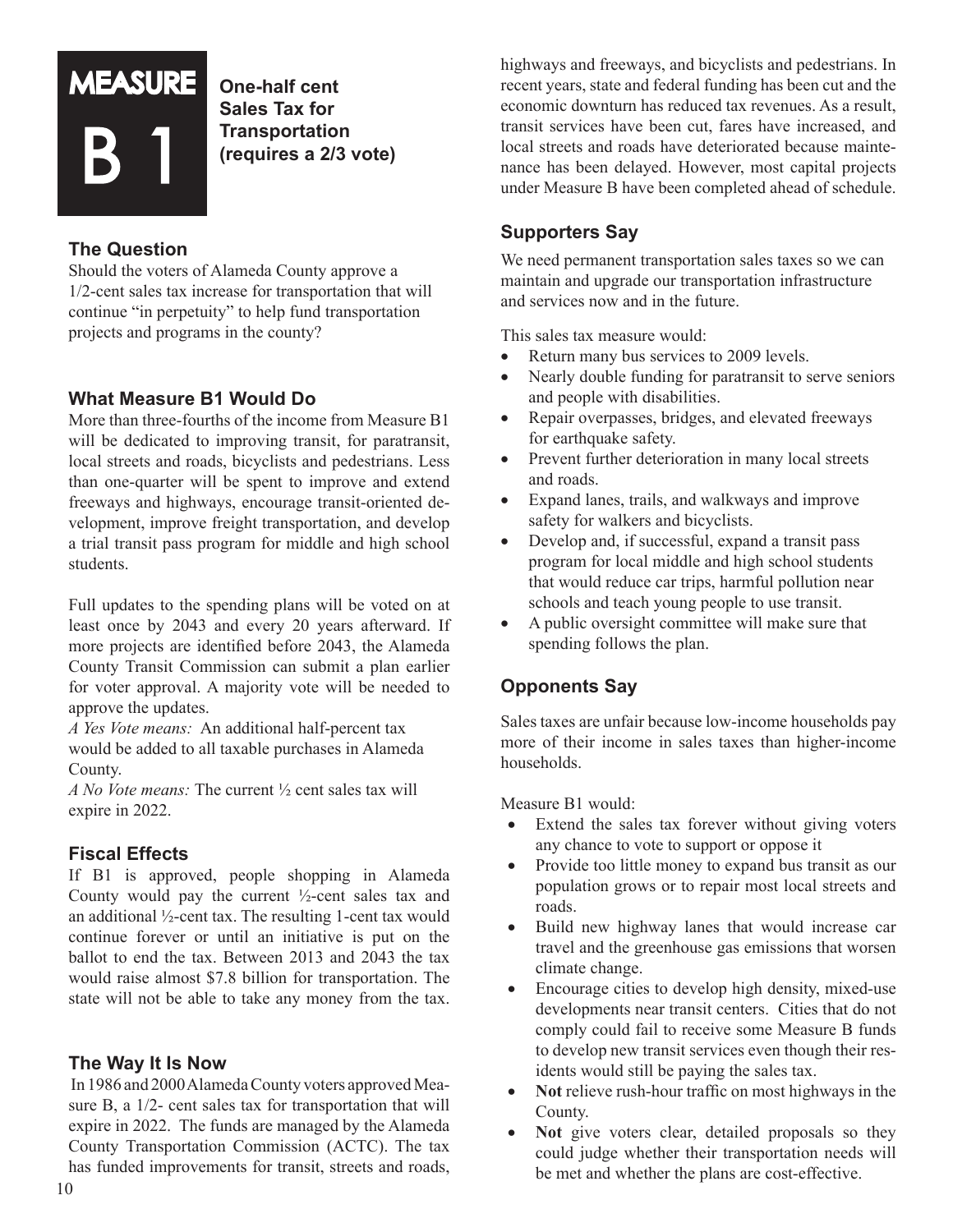### **City of Albany**

# **MEASURE** F

**One half-cent Sales Tax (requires 2/3 vote)**

#### **The Question**

Should the City of Albany enact a one-half of one percent sales tax, with annual independent audits, to end after eight years, with all funds spent only in Albany?

#### **What This Measure Would Do**

It would enable the City to maintain and provide city services and facilities, including: Fire and Police protection, safety and emergency response; recreation programs, parks, playgrounds and open space; senior and youth programs and facilities; community development and environmental preservation; and other general city services and facilities. It would be independently audited each year and would expire after eight years.

*A Yes Vote means:* All taxable purchases in Albany would be subject to a one-half of one percent sales tax, with all funds to be spent only in Albany.

*A No Vote means:* The current sales tax would remain in effect, with no added funds for the City of Albany.

#### **Fiscal Effects**

F would add one-half of one percent to the sales tax currently collected on purchases made in Albany. It would be collected by the State Board of Equalization and the funds could be spent only in and by the City of Albany.

#### **Supporters Say**

The City of Albany has maintained fiscal stability. Early in the recession, Council and staff took belt-tightening steps. However, the deep and long economic recession has reduced state and federal funding to local governments.

Staff and community workshops have generated ideas to restructure many operations, reduce costs and make budget cuts. The City has already cut employees, reduced compensation, shared staff with other cities, and stretched dollars.

The City will not be able to meet citizen's needs: for example, in maintaining safe public facilities, keeping pace

recreation programs, parks, playgrounds and open space; senior and youth programs and facilities; community development and environmental preservation; and other general city services and facilities.

It would be independently audited each year and would expire after eight years.

#### **Opponents Say**

No argument was filed against this measure.

#### **You may vote if**

- **• You are a U.S. citizen and California resident.**
- **• You will be at least 18 years old on Election Day.**
- **• You are not in prison or on parole for a felony.**
- **• You have not been judged mentally incompetent.**
- **• You registered to vote at least 15 days before the election.**

#### **You must re-register if**

- **• You change your residence address or mailing address.**
- **• You change your name.**
- **• You want to change your political party affiliation.**

#### **If you registered, but your name is not on the voter list at your polling place, you have the right to cast a provisional ballot at any polling place in your county.**